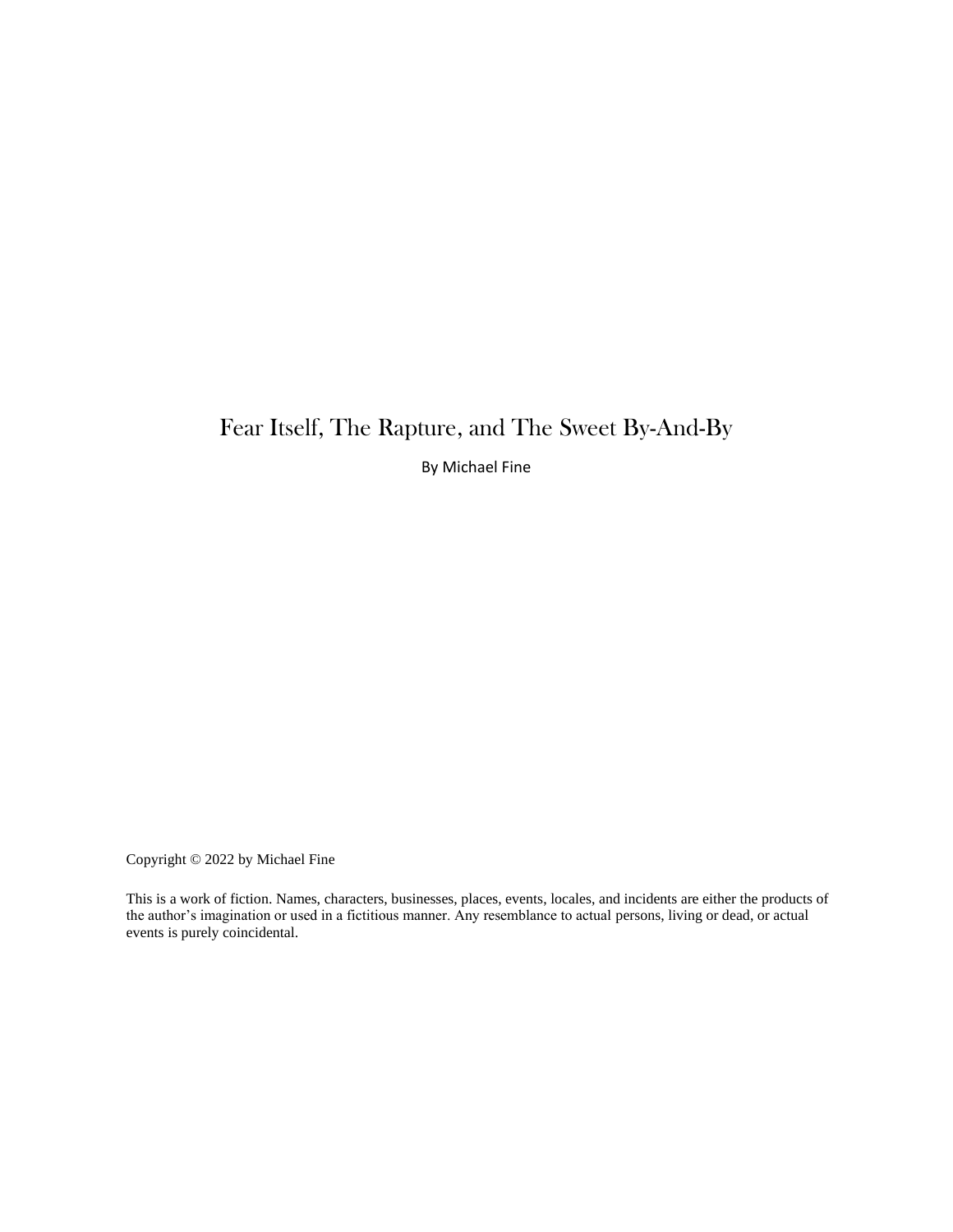When the news of the Omicron variant spread around the globe, Shulamit Jablowski told her lover Ahmed to stay in France. Ahmed was from Cote d'Ivorie. Shulamit lived in Providence, Rhode Island, in a second story walk-up on Broadway near Parade Street, and was in a new relationship with a woman she'd met on Facebook, a woman she wasn't sure was even real. But she didn't want to break Ahmed's heart again. I shouldn't have slept with him, Shulamit told herself. I was indulging his fantasies about a big relationship and not centered on what moves me. It was his voice I was hearing, not my own. I'm not so sure I want a relationship at all, she thought. A good orgasm once in a while is okay. Even necessary. But people are complicated and get needy. I have my own needs and my own desires, Shulamit thought. I just want my space. My freedom to be who I am.

But what was she going to do with the kid? River was seven and in public school. It was a little claustrophobic in their one-bedroom apartment stuffed with house plants during the first lock-down, but they made it work. You invent, experiment, and improvise. Think on your feet. Life became exhilarating. Quiet but filled with new kinds of meaning. New ideas. New emotions. New textures.

That distant learning that wasn't much of anything, for kids, so Shulamit took to reading to River at night for two or three hours at a time, reading anything Shulamit herself was interested in: Shakespeare's juicier plays, Foucault, Habermas, the Old Testament (in English but with lines and phrases in Hebrew when Shulamit herself couldn't make sense of what was going on or when River had a question), Clarice Lispector (in translation, not in Portuguese), that George Saunders novel about Lincoln until River just couldn't follow it, and *The Secret Life of Trees*.

Still, the lockdowns were easier on a kid like River than their chaotic life before the lockdowns. No more being parked different places when Shulamit had to go out. No endless choices between alternatives that didn't matter, hair colors and genders and so forth. No more teasing about having skinny arms or a fish face. River stayed home, read books that were too old for her, went for walks with Shulamit to different parts of the city or tagged along when Shulamit went to their garden plot in the spring and summer. Then River rode her bike around and around the community garden, waving to the people who hoed or weeded.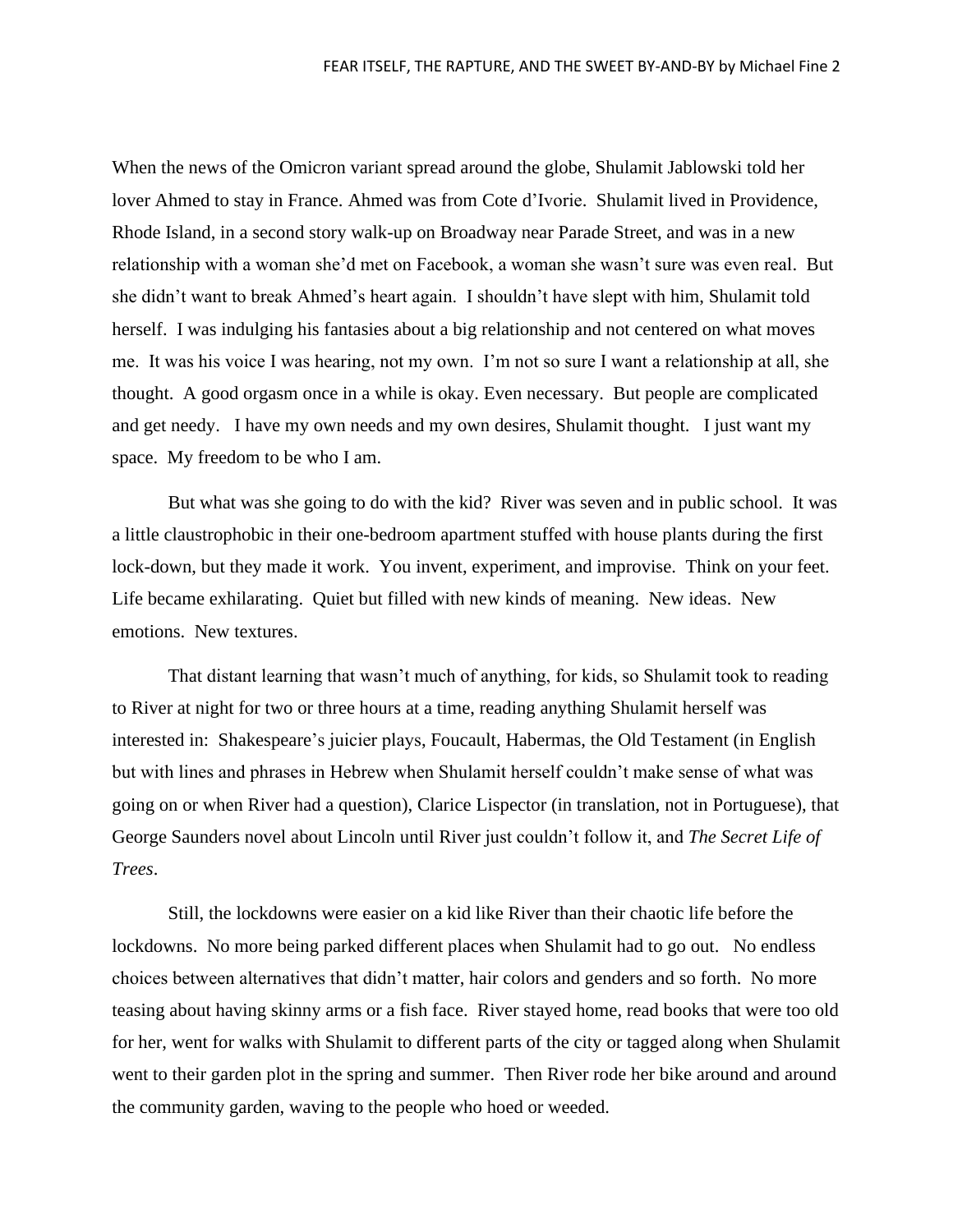But then they opened the schools again and life for River went back to crazy -- in-person learning but everyone had to wear a mask and sit first six feet and then three feet apart and no one could eat in the lunchroom. And everyone was supposed to get tested once a week. Though no one checked so most kids didn't get tested, and for a while no one was sick and then everyone was sick but only with a runny nose or a cold so who really cared. Except everyone cared. And was completely phobic about sneezing or coughing or hugging or touching. And then they'd have virtual learning a day or two a week sometimes without warning, so no one could plan anything and Shulamit couldn't organize her life. Or sometimes her class or the school would shut down for a week or two. For this disease that really wasn't making anyone sick. Except when it did.

Then Shulamit started going out again. Which meant parking River different places from time to time.

That was life without lockdown. Which wasn't life either.

Will they close the schools again with this Omicron? Shulamit asked herself. Will Omicron do for them what Shulamit couldn't do for them herself? Which is to have a life that is simple and sweet, but also alive and meaningful.

It is a cool, rainy December. The earth is washed of color. People hurry when they go from place to place, afraid that their eyes might meet those of someone they know and that then they would have to calculate the risks of a fist-bump, handshake, or embrace, understanding that there is no right answer. Spring and summer were impossible to imagine. This drabness is their life.

One rainy Thursday at about six in the evening when it is already dark someone pounds on their door. The doorbell rings, shrill and electric. Then that someone pounds on their door again, and Shulamit walks down the creaky narrow stairway to see who is there.

"Hey," Yudi says, their eyes cool and blazing, but they are looking worse for wear, their face drawn and grey in the fluorescent porch light, their beard and moustache shaved and scraggly now where it had been full, hennaed, chestnut brown, and down to their chest the last time they'd blown through town. Their hair is thinning now but hand cut-shaggy and also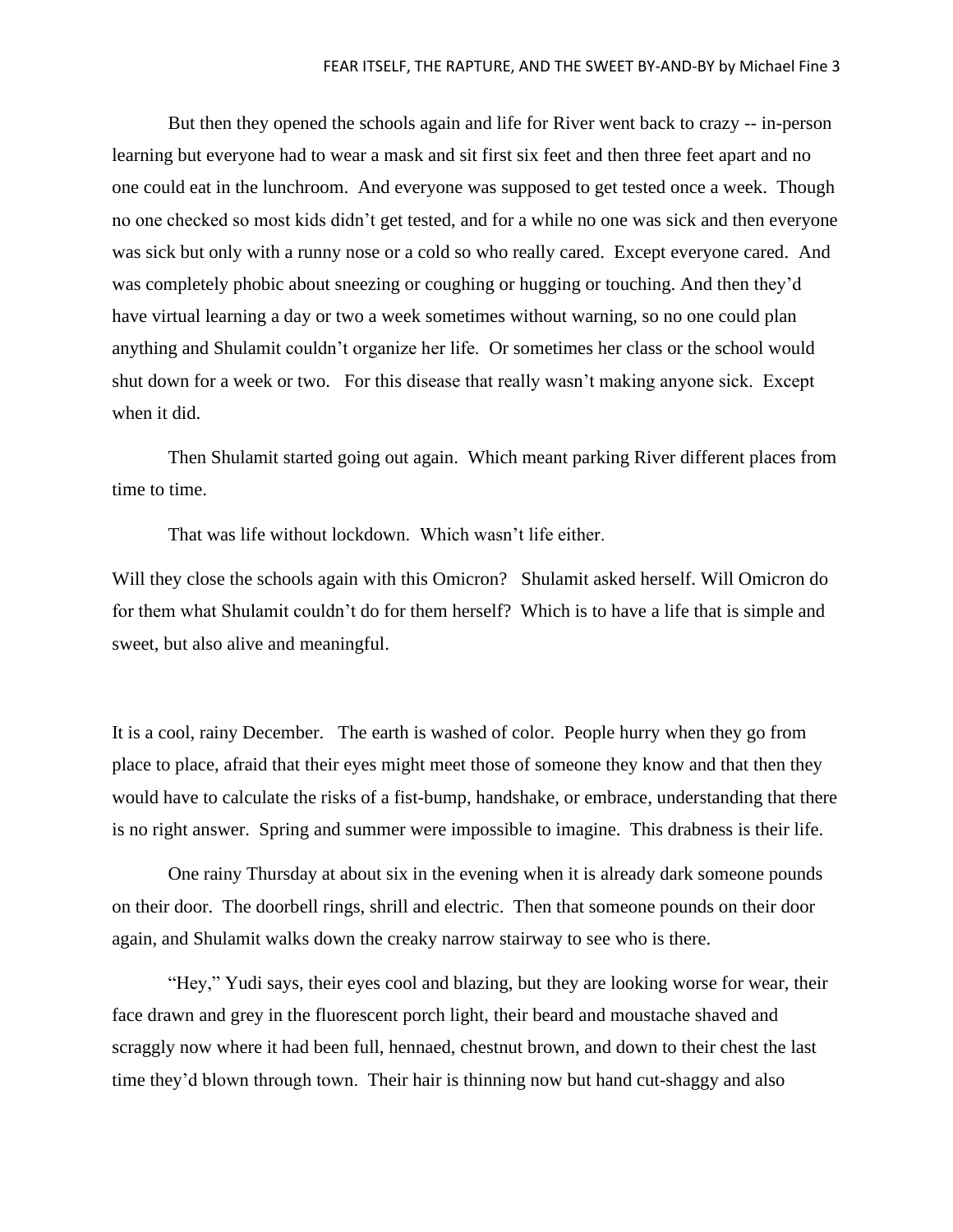hennaed, although some of the henna has washed out so it looks sandy-grey instead of the dirty blond of their youth. The henna on their hands has been mostly washed off. Their face is bruised.

"Makarah motek (what's up, babe)," Shulamit says back.

Then River comes bounding down the stairs, taking three steps at a time, mostly flying, and Yudi grabs River and twirls her end over end like she is a baton. They put her on their head and rubs her belly with the top of their noggin like they used to do when she was two and three, and she squeals with delight again like she does only when Yudi shows. Shulamit herself can't stop grinning and something pulls at her from the inside, and she remembers what she saw in him and them in the first place.

"You're ok?" Shulamit says. There is a healing bruise and a scrape on one side of their face and a big healing abrasion on one shoulder, on the same side, and the cloth on one leg of their black tights all torn up on the same side. New black stick-and-poke tat on Yudi's neck.

"B'seder (It's all good)," Yudi says. They speak in English to one another now, mostly. They think in English now. It is a business language, cut and dried, not brusque and poetic the way Hebrew is, with none of the blunt sex or wind of the roots blowing through the speech of their youth. They are who they have become. Still scarred inside and scared to death. But tough as nails outside, to anyone else, an exoskeleton like an insect, a coat of armor for the world to see. Don't you step on me.

"You're not okay," Shulamit says, raising her eyebrows a little. If she wore glasses, she'd be looking over her glasses at them. They see her looking at the bruises.

"Christ hasn't come back yet," Yudi says.

"You noticed? Yeshua ben Josef the rock star? He wasn't so good for the Jews. Wasn't once enough? If we do the same thing over and over, you think we'll get a different result?" Shulamit says.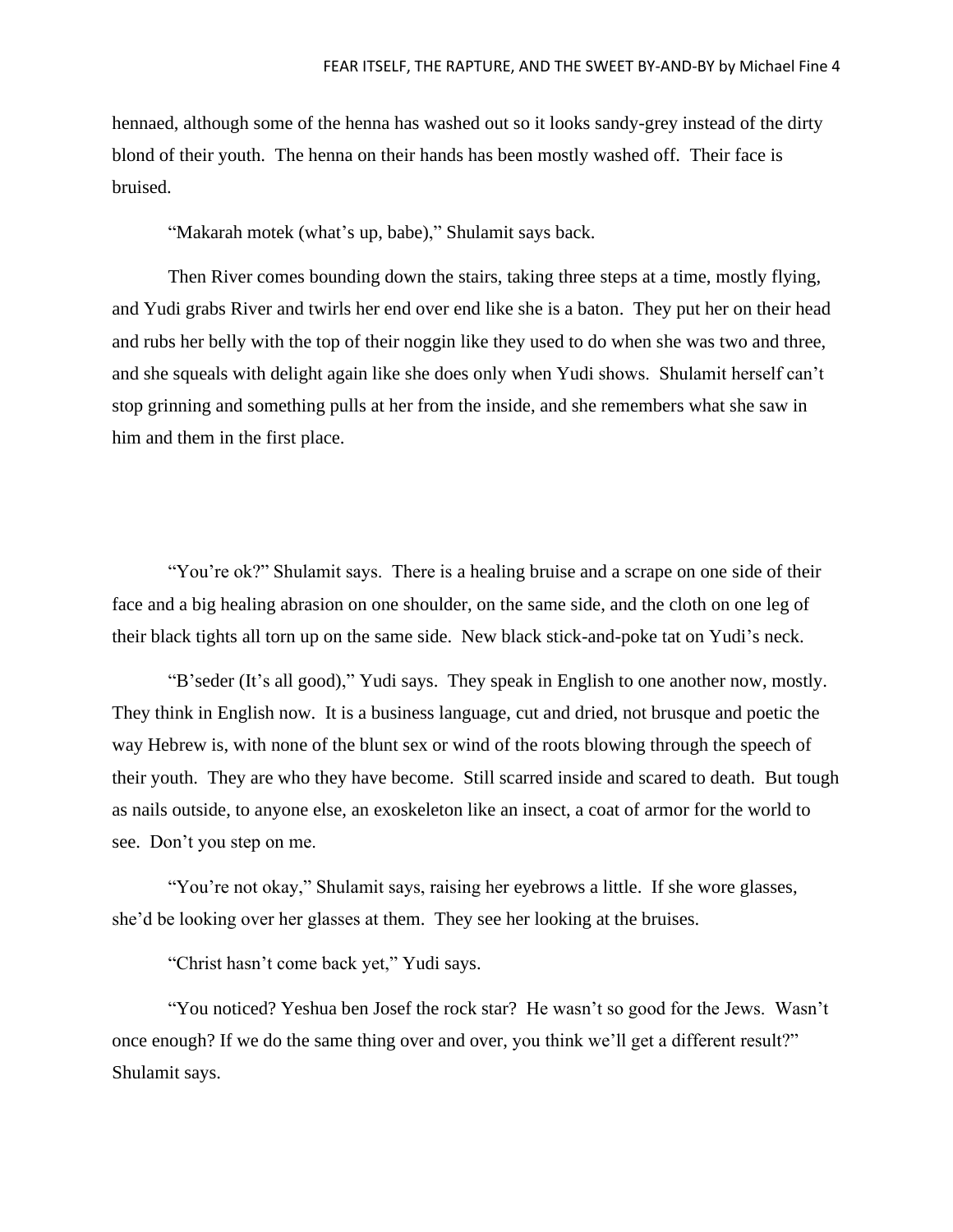"The end of days is coming. He is coming back and then the faithful will be lifted…"

"Into the clouds," continues Shulamit, interrupting, her voice clipped and tired. "And the dead will rise and meet the Lord in the air and then the Kingdom of God will reign over the earth. I know the drill. So what else is new? If human beings gave the same thought and energy to one another that they give to Jesus, Buddha, the Hindu gods and goddesses and Mohammed, maybe. But not in my lifetime and not in yours. We are all the same people we were. Humans chase gods and one another. The more things change the more they stay the same. You had a bad fall?"

"It wasn't a fall. It's all good," Yudi says. "You have coffee?"

But when Yudi puts River back down on the floor to stand on her own two feet and drops their pack on the kitchen floor, Shulamit begins to think they might be in for trouble.

The pack itself is orange but dirty from life on the road, so gray-brown orange. Yudi has a tent lashed to the pack-frame that Shulamit that's ripped. It is blue and gray but it is also dirty so gray-brown blue and gray, with the gray-brown orange of the pack and the grey-brown bluegreen of the tent somehow color-coordinated, and there is a light green sleeping pad rolled up and lashed to the pack frame as well, its patina the same grey-brown, so it looks like part of a set; and a very high tech skateboard painted dayglow colors with all sorts of decals also lashed onto the pack-frame. The uniform of anarcho-syndicalism. We are the revolution we make but we need our tools. Shulamit was betting that there is an iPhone what ?10 ??11 even 13, secreted away in Yudi's cool retro belt-pack, although Yudi probably picked the phone up used so it is probably hot, stolen in NYC or LA and whiped clean by the brothers and sisters of the street, who do that kind of work. Those sisters and brothers trick iPhones into working like burner phones so they can't be traced, and Yudi knew how to stash or trade his phone out every few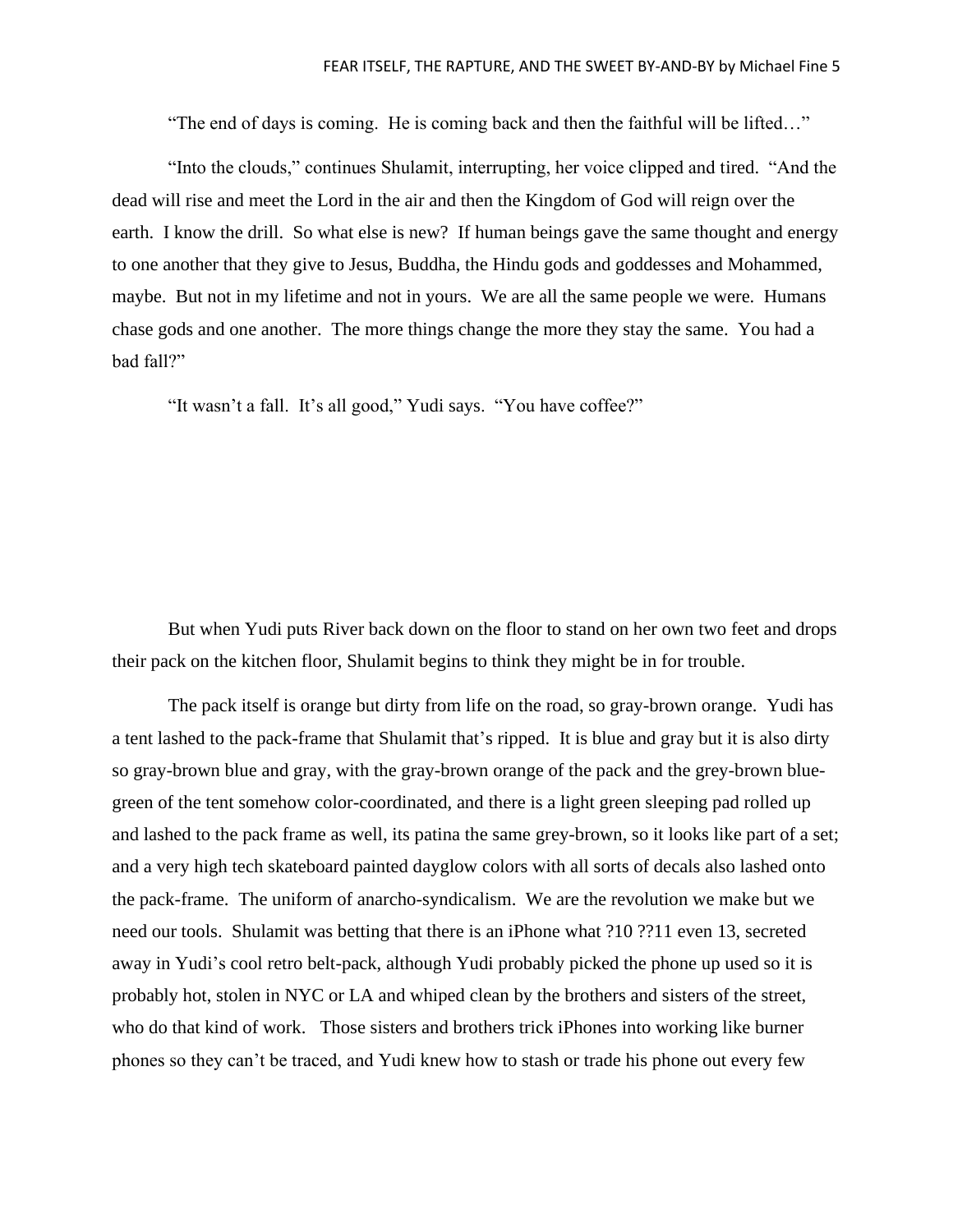weeks so they stay completely off grid. Or mostly completely off grid. As long as they wanted to be.

The pack etcetera on the kitchen floor means that the pack etcetera is not on another kitchen floor someplace in Providence, Pawtucket, Cranston, West Warwick, Central Falls. Yudi isn't covering his bets again, this time. Yet. It looks like maybe they are planning to hang with Shulamit and River for a while, to the extent they ever plan anything at all, and maybe they are going to ride out Omicron with Shulamit and River, regardless, as usual, of what their plans are, by which Shulamit meant Shulamit's plans. To the extent Shulamit ever plans anything herself.

But it was okay. B'seder. Maybe Yudi was feeling a need for something more. They come and go like always. Maybe he comes and goes now like always, again, just a little bit. We'll see about that, Shulamit thought. But in the meanwhile, for a few minutes, maybe it was okay that River had her dad.

"A fall running for a train," Yudi says.

"You're okay?" Shulamit says.

"I'm okay. More later," Yudi says.

"Tell now," River says. "I want to hear too." She's insightful, that kid. Who knew?

"You need a place to crash?" Shulamit says, still the master of the siege.

"Stay Yudi, stay. Please….." River says, whining again but taking Shuli's bait.

"A couch is good. A few days. This Covid thing…."

'You're vaxxed, yes?" Shulamit says.

"Are you crazy?" Yudi says. "The ego is a disaster. The self is a myth. The vaccine companies own the world, and profit from the misfortunes of others. Let nature take its course.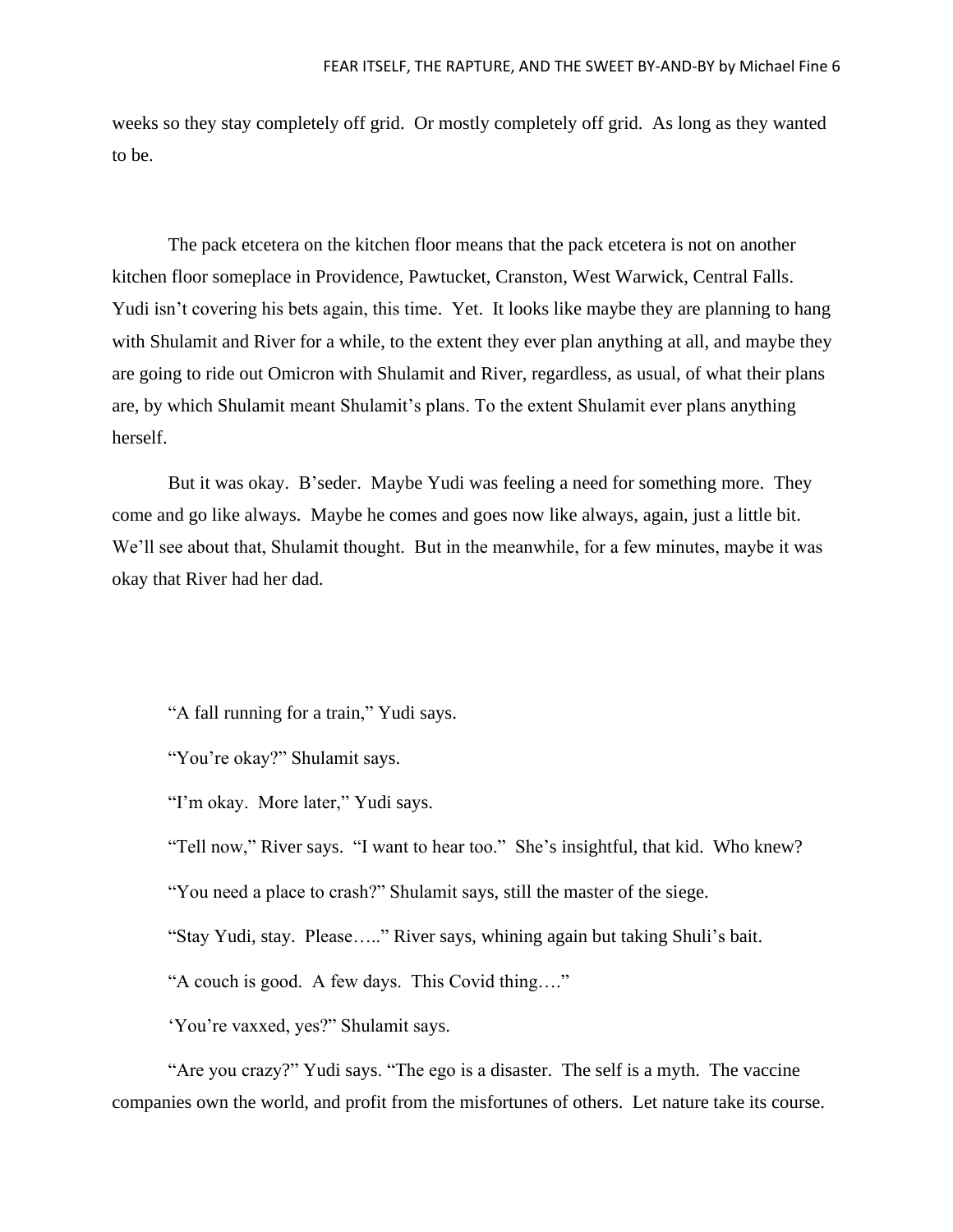I for one am ready to ascend to heaven, to make the big aliyah (being called to read the Torah; also what Jews call moving to Israel and thus closer to G-d) that matters, to rise into the sky for my free trip to the promised land, all expenses paid. You fell for their propaganda?"

"Yudi, we are vaxxed and we mask. It's the only right thing. People are dying…"

"I can't stay then?" Yudi says.

"Please Shuli. Pleeeaaasssse…." River says. She knows how to think but she also knows how to whine. A kid. This kidness. A powerful force in human nature.

"We don't hang with people who don't mask and vax," Shulamit says.

"Momma!" River says, as her whine begins to twist into a sob.

"We have a rule," Shulamit says.

"Momma!" River shouts, now demanding.

Shulamit waits a moment for the echoes of River's shout to fade, to think.

"But for you we make an exception," Shulamit says at last, and River's whine turns suddenly into a giggle, as she comes over and hugs Shulamit's waist for a moment, and then goes over to Yudi's pack, which she tries to lift but only knocks over. "A couple of days. On the couch."

"The whole story later then." Yudi said.

"Boruch haba (blessed is he who comes)" Shulamit says, and thinks, River is happy now and focused only on Yudi, which is good.

They climb the narrow staircase, River leading the way, Yudi following with the pack slung over one shoulder, and Shulamit bringing up the rear, the old and narrow stairs creaking and the light from the window on the staircase weak and grey but enough to light their path. Ascending. Aliyah of a sort. A little. One step at a time.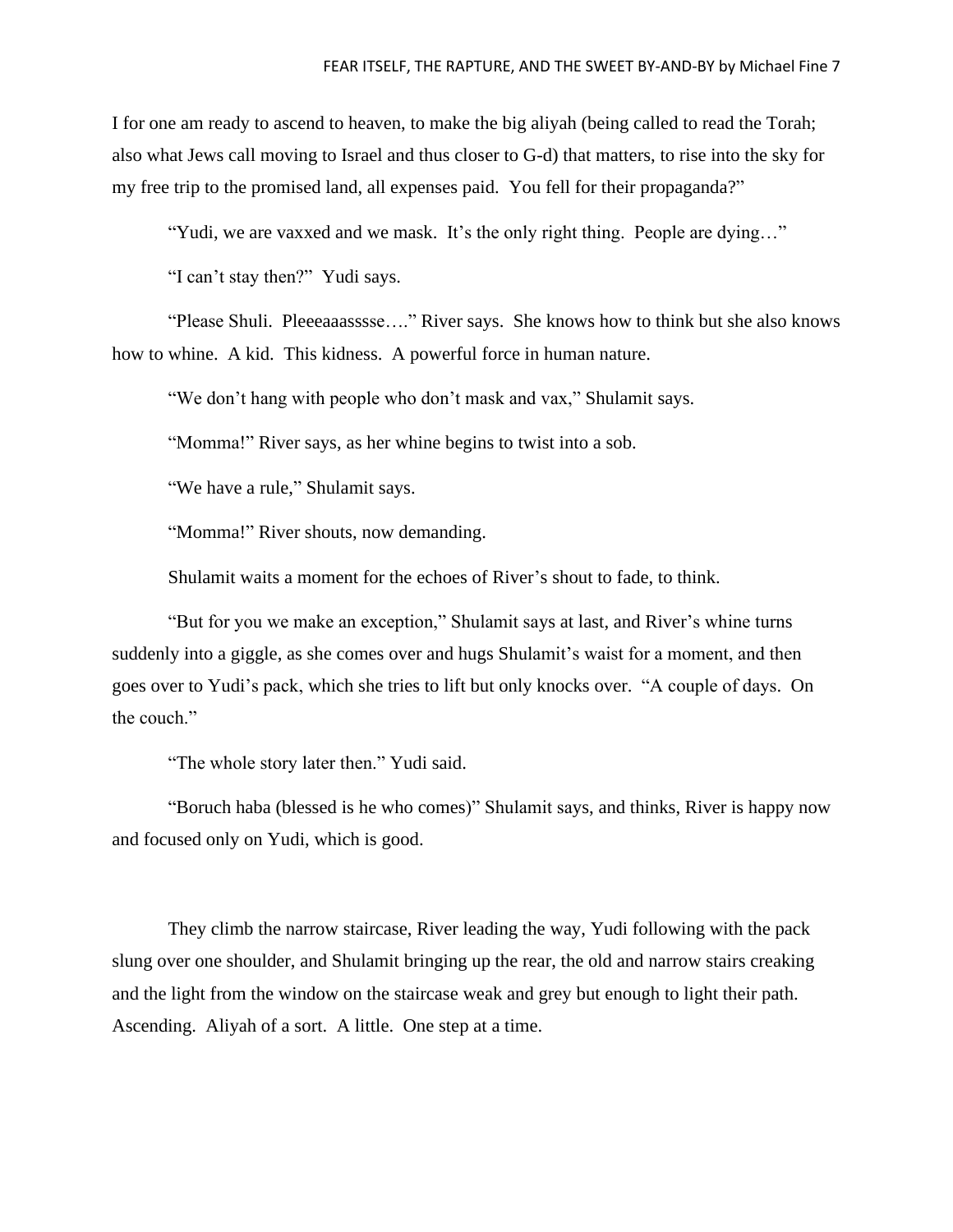They don't talk later. Yudi unrolls his/their bedroll on the couch. B'seder.

Then the Covid numbers go through the roof, and we get that fake shut down, the non-shutdown shutdown. The Governor won't close the schools and there are still super-spreader events, aka basketball games with 30,000 people at the Dunk but every reasonable person knows to mask up, stray home, and get themselves boosted. Only the world isn't filled with reasonable people.

So River makes it to Christmas vacation, barely, because kids and teachers are getting sick left and right while we pretend that nothing is happening so that people will still go to shop for presents and eat in bars and restaurants because the business of Rhode Island and of America is business, and we always put what matters most, which is the almighty dollar, first.

Then people start dying like flies again, ten, fifteen, twenty a day, but somehow no one notices and the politicians just keep doing their thing because the smart money really is smart, they know which side of the bread the butter is on, and they know everybody is glued to their screens and phones and other drugs of choice and won't remember any of this past next Monday, to the extent they are going to ever remember anything at all. Shulamit sees and thinks about all this.

Putin gets ready to invade the Ukraine. He's got us figured coming and going, Shulamit thinks. I'm betting he's playing the futures market and is making a bundle every time he moves a tank or an airplane from here to there. The CIA and NSA flip out each time which makes the Dow drop 500 points one day, only to recover the next. Talk about insider trading! He's making the US and all of Europe flip out and he's laughing all the way to the bank. Only I'm hoping that those so-called smart guys in the Pentagon and Mossad have fired up the Jewish space lasers and have them focused on the mud in the Ukraine and are keeping it muddy, not frozen, so Putin can't invade, or, taking a page from Parasha Beshelach when Moshe leads the people through the Sea of Reeds at low tide and the stupid generals of Pharaoh's army who think they are invincible come after those Hebrews in their chariots so they all drown, horses, chariots, generals, lieutenants and cavalry, the whole kit and caboodle, when the tide comes back, maybe Putin's generals will get caught in Ukraine and will get swept away by the tide. The more things change the more they stay the same. Go Jewish space lasers! Go Zelensky! And take that, Vladimir!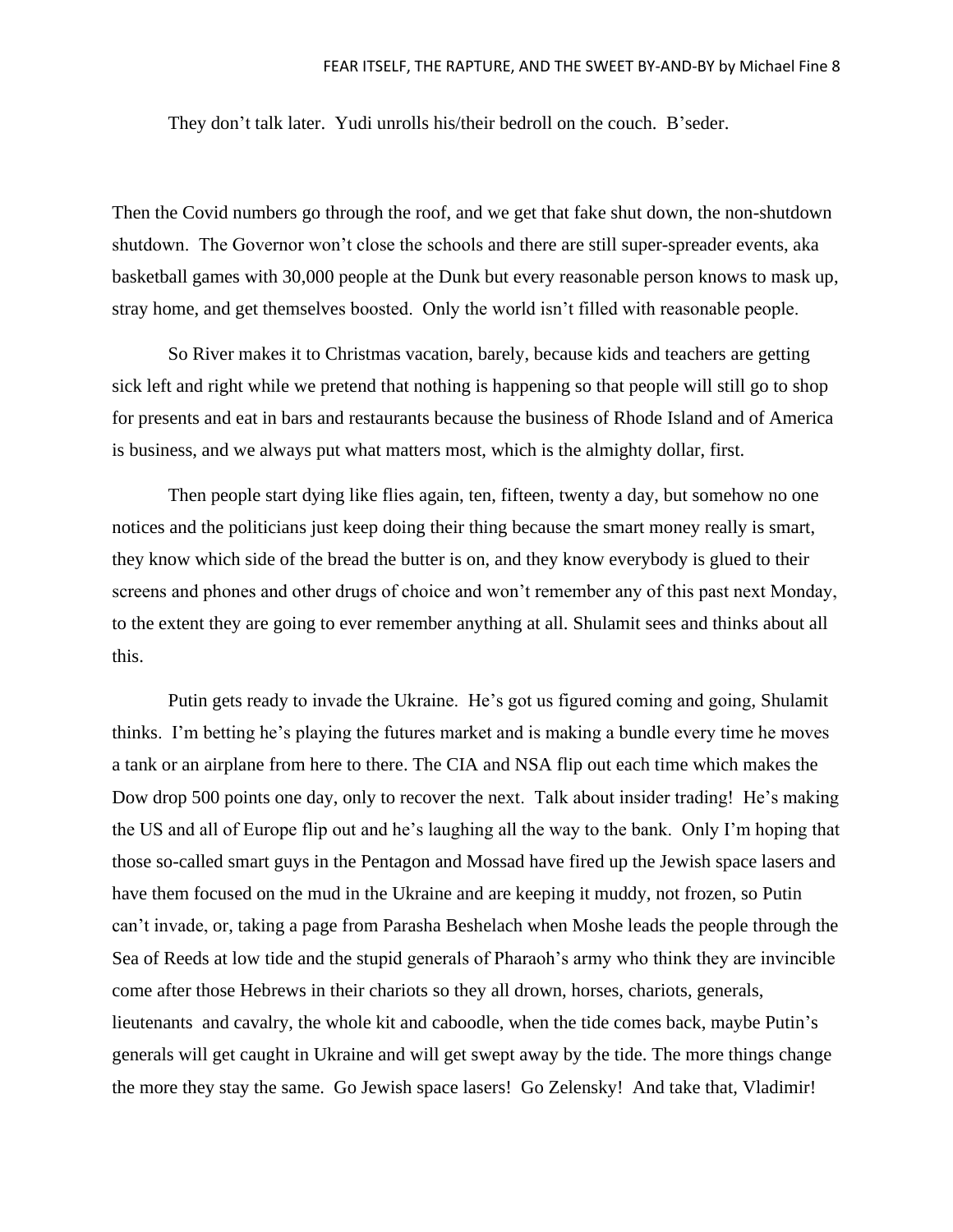We got us a Jewish President in the Ukraine and yes we do control the banks and the media. We can see you and you lap-dog the orange haired Fuhrer of the Fourth Reich coming a hundred light years out. Don't you mess with us! Is it good for the Jews? We are a stiff-necked people uber alles, but you just can't beat a Yiddisha kupp when we get a groove on.

But before Shulamit had the chance to ingest all that, to sort it out for herself, to make her peace with it or not and move on, the doorbell rings again, a shrill electronic ring, the sound of the bells over the door Scialo Brothers Bakery on Atwells Avenue only frozen, recorded and amplified so it can wake you whatever the depth of your sleep and send a chill right into your soul even if it were the middle of the summer and 90 degrees.

"I'll get it," Yudi says.

Yudi is gone a long time. So Shulamit goes downstairs.

There is a skin-head person standing on the sidewalk with Yudi and a chopped-out dayglow green and yellow Harley parked on the street in front of the house, parked at an angle but mostly perpendicular to the curb, its raked front end pointed out, ready to go. The person on the sidewalk is thin like Yudi. They are bald with a shaved head and an unkempt matted beard and lots of piercings – eyebrows, earlobes, lips and nose – and have long black and ballpoint blue tats reaching up the side of their neck, on their arms and across their head. They and Yudi are both smoking cigarettes and gesturing with their hands when Shulamit comes out.

 It is cold there, and a gray drizzle is falling as night approaches, so the wet street glimmers. The cars have their headlights lit. That light is reflected in the glistening pavement, which has become a black mirror, in which you can also see the red taillights of cars that pass, the traffic lights as they turn red, yellow and green, and the neon signs from the stores along the street: Barber. Pizza. Cell Phone. Theatre. Real.Estate. Spa.

"I'll go," Yudi says, as Shulamit came out of the house.

"Tricky, man," the other person is saying. "Lots of drama."

"Ed," Yudi says, gesturing with his head. "Ed, Shuli, my kid's ema or baby momma or whatever that I told you about."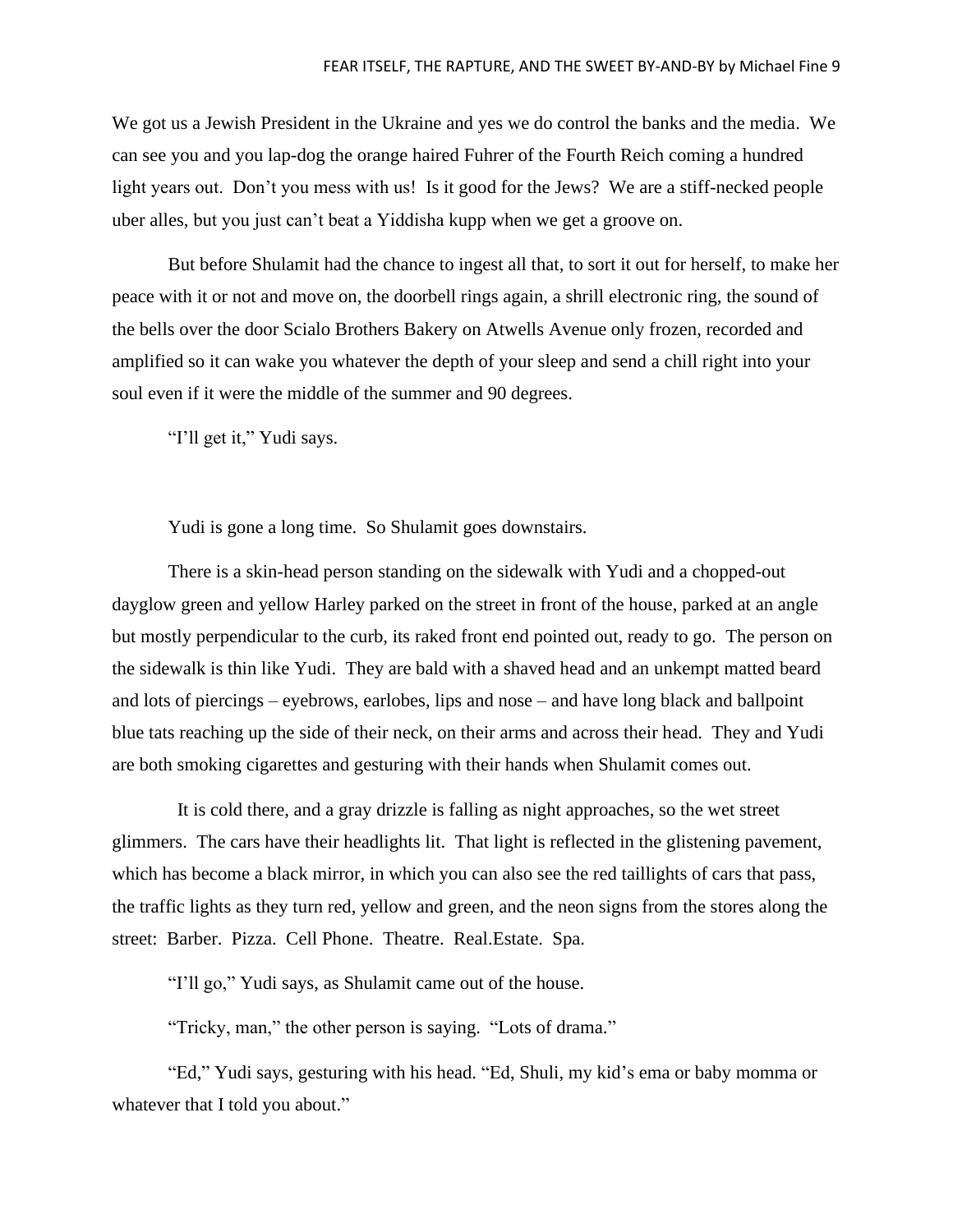"Nice to meet you Ed," Shulamit says. "You want to come in? It's cold out here, Yudi. You'll catch a cold. Then you'll get pneumonia. Isn't there enough sickness in the world already?"

"I'm okay. We're okay. We just need a few minutes," Yudi says.

Ed squints at Yudi.

"Okay. Maybe it's cold. You have coffee?" Yudi says.

They come upstairs.

It was complicated. It always is. Yudi had been with a woman for over a year. They rode the rails together. They were trying to get from Portland, Oregon to Miami, so they could spend the winter camping on a beach. But she slipped as they were running for a train. And fell. And hit her head. And died.

Yudi jumped off the train when he saw her fall. He didn't die though. The woman had come to the U.S. from Armenia as a child. Her mother worked in an industrial laundry. Her father cleaned offices at night. She was a tattoo artist who grew up in Brooklyn and went to the Bronx High School of Science before she left all that behind and connected to this different way of living. Her wake and funeral happened three days after she died. But there was a visitation coming up, where family and friends go together to visit the grave seven days after her burial. Yudi was the last person to see her alive. They want to go.

"I'm going," Yudi says. "How can I not go?"

"Her family is pretty old school," Ed says. "You don't know how they're going to react."

"You've talked to her parents, these people?" Shulamit says. "And explained?"

"I never met them." Yudi says.

"They speak English?" Shulamit says.

Yudi shrugged. Shulamit looked at Ed. He also shrugged.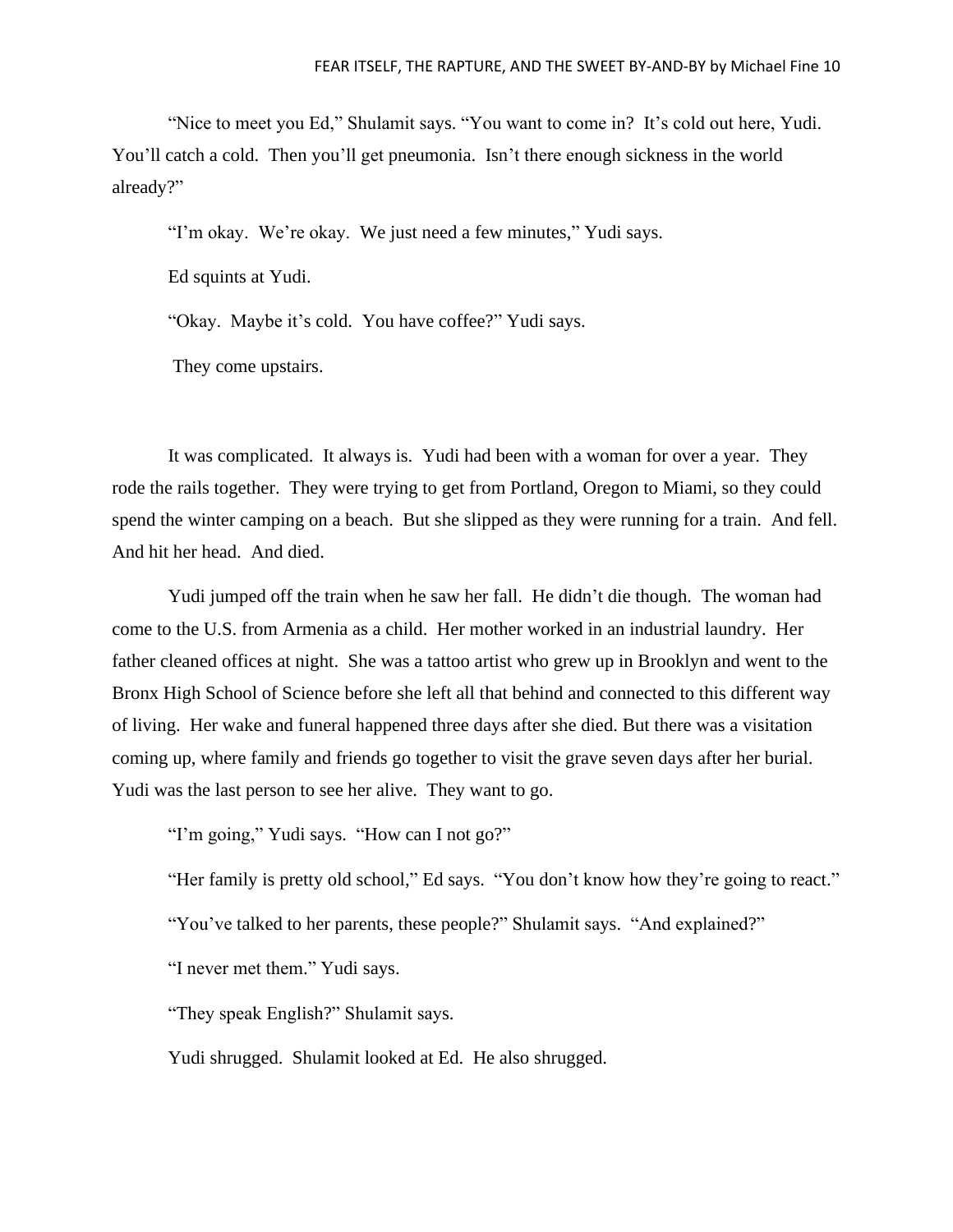"I don't know them either," Ed says. "Yo. I was only with Ansel once or twice. She was a dope human though."

"Aysel. Her name was Aysel," Yudi says.

"You don't want any of her people wigging out on you as soon as show," Ed says.

"I never met them," Yudi says. "They don't know me from Adam."

"But you'll talk to them, right? You'll see them at the cemetery and spill the beans. About how she died. About how you were with her. Their only daughter. Maybe they blame you, man. Then they wig out."

"Aysel died, man," Yudi says. "Those people lost their only daughter, who they must think they lost ten years ago. They need people's love."

"And you? What do you need?" Shulamit says.

"What I need doesn't matter," Yudi says. "What they need matters."

"So you'll go," Shulamit says. "And you will walk up to these people and tell them how sorry you are, what a beautiful being their daughter was, and how your heart is breaking too."

"That's crazy, man," Ed says. "And right. But hard."

"I'm going," Yudi says. "Simple as that. The truth is the truth."

"You will take Yudi, Ed. And be there," Shulamit says. "And we will be here when Yudi comes home."

## They go off on Ed's bike.

It is late, like ten o'clock, when Yudi comes home. They have a key now so they let themselves in. Shulamit hears the door slam close, the lock click, and then hears Yudi on the staircase, those old wooden steps creaking with their weight, hears the rattle of the metal banister as Yudi puts their hand on it and uses it to haul themselves up the stairs, hears their windbreaker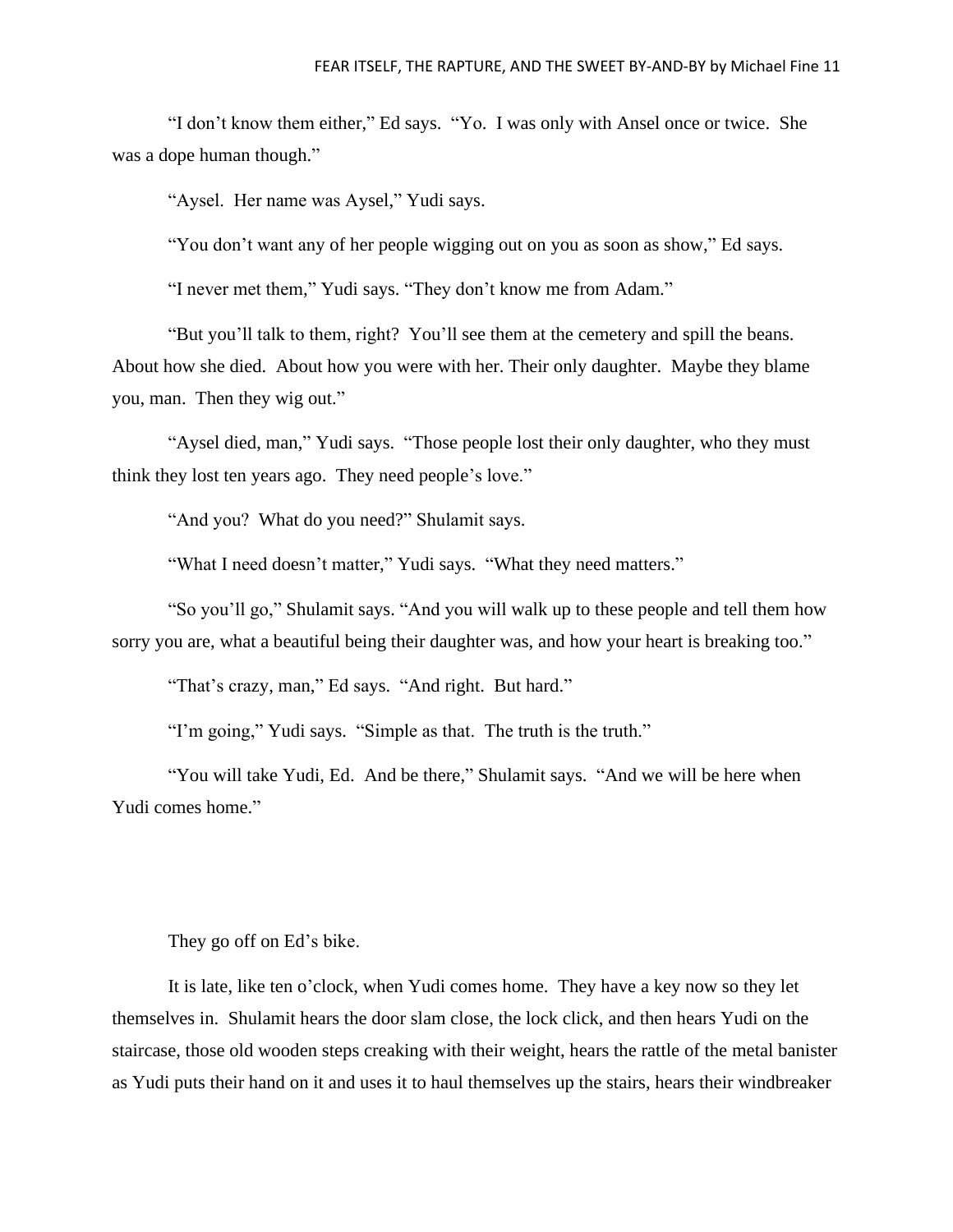scrape against the wall as they comes slowly up the stairs, as if he is a heavy old man who drank too much and doesn't have the strength to climb stairs anymore, instead of a wild young man of the road who files their teeth instead of going to the dentist, and who dreams strange dreams, sees visions, and thinks their actions, beliefs, visions and dreams can bring the second coming of Christ and make the millennium happen, the time and place where the lion lies down with the lamb, hunger and fear vanish, justice reigns, and angels sing in perfect harmony twenty-four seven. The kingdom of G-d on earth, and so forth.

"It was okay?" Shulamit says, as Yudi stamps the snow off their shoes and then takes them off.

"It was sad," Yudi says. "She was young and beautiful. Full of life. An amazing imagination. Many dreams."

"And her parents?" Shulamit says.

"They were okay. Sad too. Very sad. It is hard to lose a child. Impossible."

"They were okay to you?" Shulamit says.

"They hugged me. We all cried. Even Ed cried," Yudi says.

"You want to be left alone?" Shulamit says.

"It's okay. You know people in this country have been riding the rails for a hundred and fifty years?" Yudi says, as they take off their windbreaker and fleece and hang them on the pegs near the door, under the waxy green leaves of a golden pothos plant that Shulamit has trained to grow over the door, its stems and leaves snaking around the room where the walls and ceiling meet. "They started after the American Civil War, when soldiers had to find a way to get home."

"Hobos and tramps. Maybe half a million at once in the 1930s, mostly men looking for work. Men and women who didn't want to be tied down, who wanted to be free and clear more than they wanted three meals a day and a warm bed at night. Freedom. Not three hots and a cot."

"So?" Shulamit says.